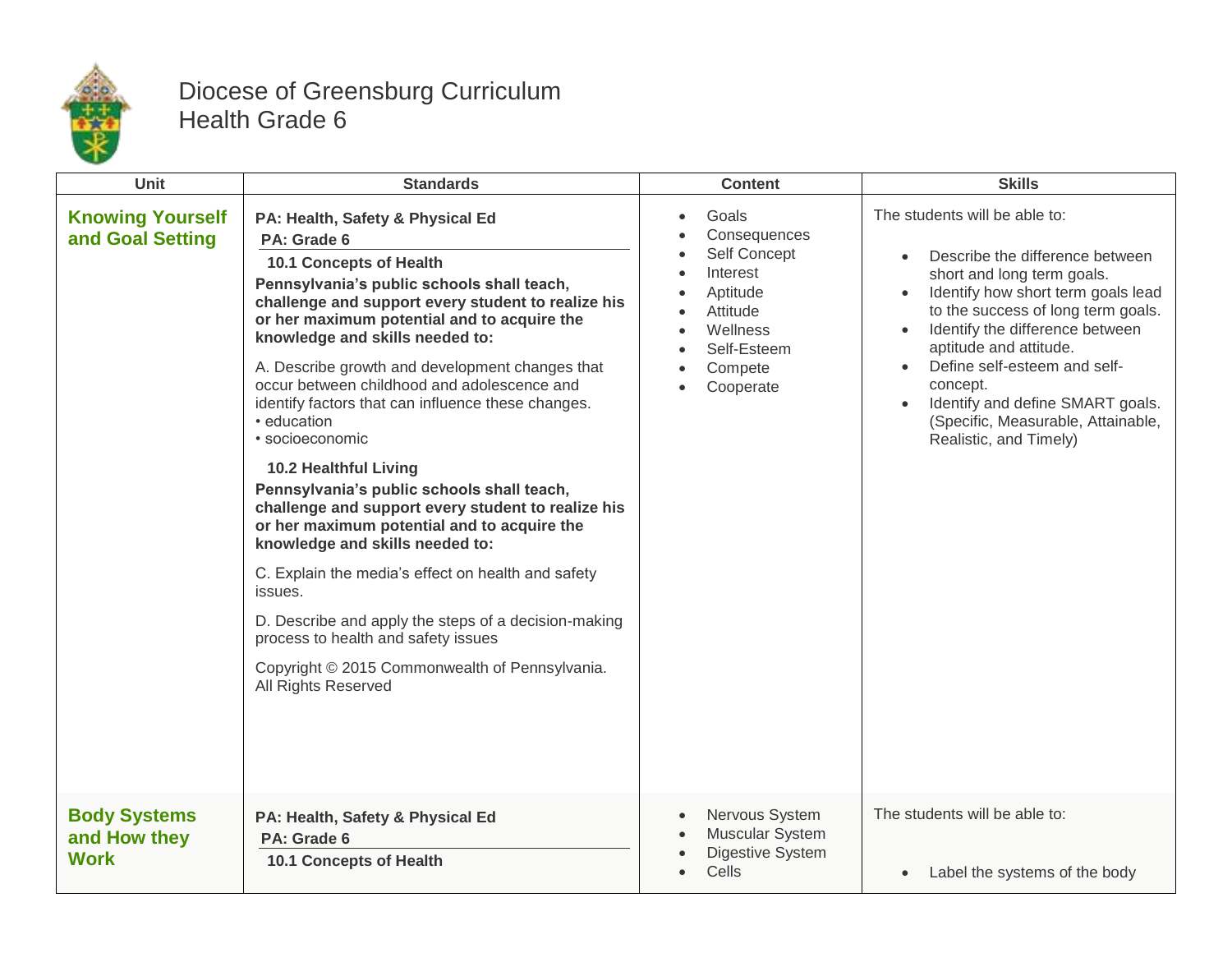| Unit                               | <b>Standards</b>                                                                                                                                                                                                                                                                                                                                                                                                                                                                                                                    | <b>Content</b>                                                                                                                                                                                                                                                                                                                                                                                       | <b>Skills</b>                                                                                                                                                                                                                                                                                                                                                                                                                                                                                                                                                                                                                                   |
|------------------------------------|-------------------------------------------------------------------------------------------------------------------------------------------------------------------------------------------------------------------------------------------------------------------------------------------------------------------------------------------------------------------------------------------------------------------------------------------------------------------------------------------------------------------------------------|------------------------------------------------------------------------------------------------------------------------------------------------------------------------------------------------------------------------------------------------------------------------------------------------------------------------------------------------------------------------------------------------------|-------------------------------------------------------------------------------------------------------------------------------------------------------------------------------------------------------------------------------------------------------------------------------------------------------------------------------------------------------------------------------------------------------------------------------------------------------------------------------------------------------------------------------------------------------------------------------------------------------------------------------------------------|
|                                    | Pennsylvania's public schools shall teach,<br>challenge and support every student to realize his<br>or her maximum potential and to acquire the<br>knowledge and skills needed to:<br>B. Identify and describe the structure and function of<br>the major body systems.<br>• nervous<br>• muscular<br>• integumentary<br>• urinary<br>• endocrine<br>• reproductive<br>• immune<br>Copyright © 2015 Commonwealth of Pennsylvania.<br>All Rights Reserved                                                                            | <b>Tissue</b><br>Organ<br><b>Body System</b><br>$\bullet$<br>Saliva<br>Pancreas<br><b>Bile Gallbladder</b><br>Cartilage<br>Neurons<br>Cerebrum<br>Cerebellum<br>Hemispheres                                                                                                                                                                                                                          | Sequence the digestive system<br>$\bullet$<br>Relate how the systems interact<br>within our bodies<br>Describe the functions of each<br>$\bullet$<br>system<br>List the organs involved within the<br>$\bullet$<br>systems<br>List the levels or organization<br>$\bullet$<br>(cells, tissues, organs)                                                                                                                                                                                                                                                                                                                                          |
| <b>Growth and</b><br><b>Change</b> | PA: Health, Safety & Physical Ed<br>PA: Grade 6<br>10.1 Concepts of Health<br>Pennsylvania's public schools shall teach,<br>challenge and support every student to realize his<br>or her maximum potential and to acquire the<br>knowledge and skills needed to:<br>A. Describe growth and development changes that<br>occur between childhood and adolescence and<br>identify factors that can influence these changes.<br>• education<br>· socioeconomic<br>Copyright © 2015 Commonwealth of Pennsylvania.<br>All Rights Reserved | <b>Fertilized Cell</b><br>Sperm Cells<br>Ovum<br>Growth Spurt<br><b>Endocrine System</b><br><b>Endocrine Glands</b><br>Hormones<br><b>Pituitary Gland</b><br><b>Thyroid Gland</b><br>$\bullet$<br><b>Adrenal Glands</b><br>Gonads<br>Puberty<br>Adolescence<br>Heredity<br><b>Inherited Traits</b><br>Chromosomes<br>Genes<br>$\bullet$<br>Dominate<br>$\circ$<br>Recessive<br>$\circ$<br>Metabolism | The students will be able to:<br>Identify male and female<br>$\bullet$<br>reproductive cells and how they<br>become fertilized<br>Describe the stages of cell<br>$\bullet$<br>division<br>Identify differences in growth<br>$\bullet$<br>patterns between boys and girls<br>Identify the body system that<br>$\bullet$<br>directs growth and its function<br>Describe how hormones are<br>$\bullet$<br>produced and how they work<br>Identify and explain the function<br>$\bullet$<br>of male and female gonads<br>Describe changes that occur<br>$\bullet$<br>during puberty<br>Identify and describe the role that<br>genes play in the body |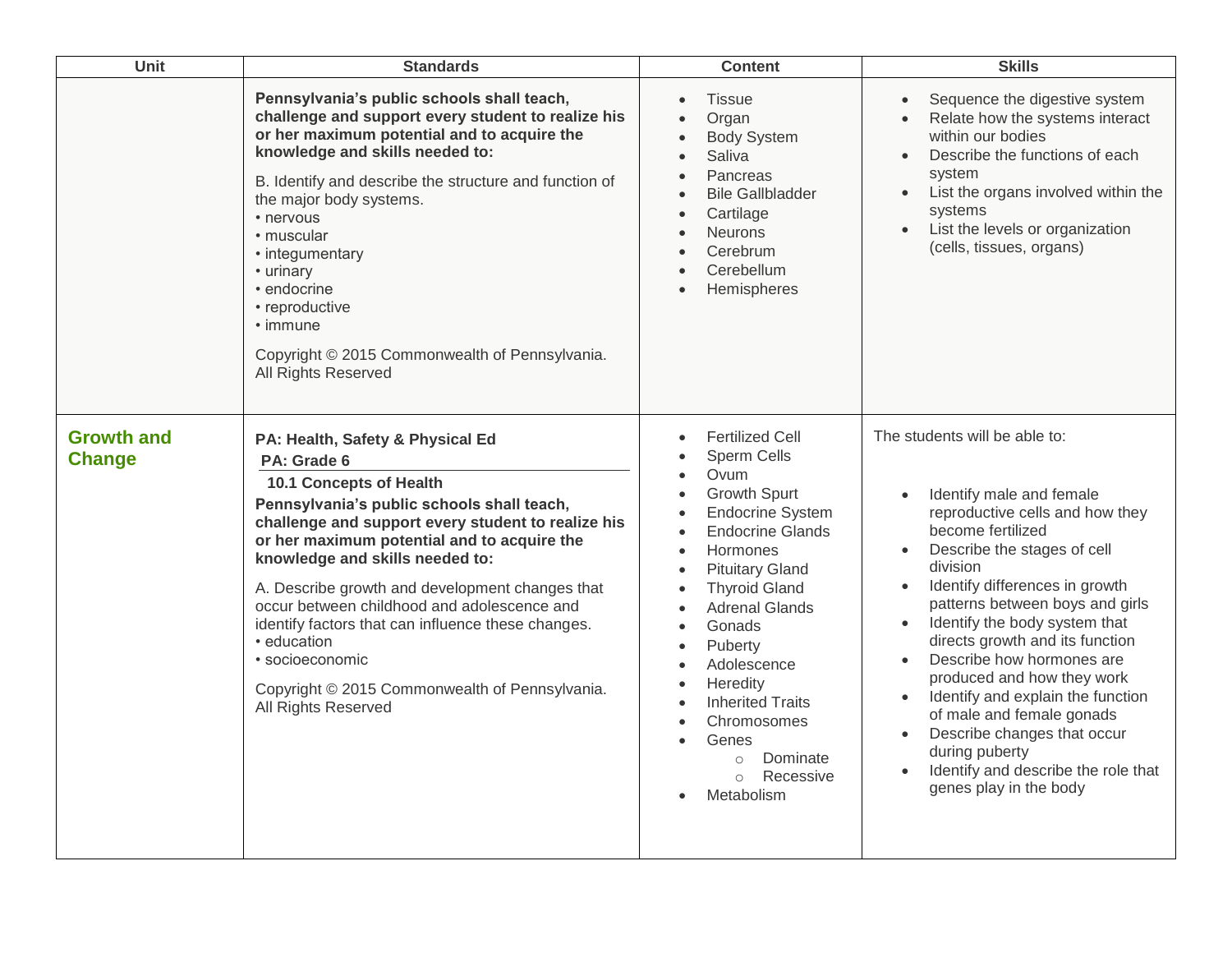| Unit                                                                                 | <b>Standards</b>                                                                                                                                                                                                                                                                                                                                                                                                                                                                                                                                                                                                                    | <b>Content</b>                                                                                                                                                                                                                                                                                                                                                             | <b>Skills</b>                                                                                                                                                                                                                                                                                                                                                                                                                                                                                                                                            |
|--------------------------------------------------------------------------------------|-------------------------------------------------------------------------------------------------------------------------------------------------------------------------------------------------------------------------------------------------------------------------------------------------------------------------------------------------------------------------------------------------------------------------------------------------------------------------------------------------------------------------------------------------------------------------------------------------------------------------------------|----------------------------------------------------------------------------------------------------------------------------------------------------------------------------------------------------------------------------------------------------------------------------------------------------------------------------------------------------------------------------|----------------------------------------------------------------------------------------------------------------------------------------------------------------------------------------------------------------------------------------------------------------------------------------------------------------------------------------------------------------------------------------------------------------------------------------------------------------------------------------------------------------------------------------------------------|
| <b>Drug and Alcohol</b><br><b>Prevention</b>                                         | PA: Health, Safety & Physical Ed<br>PA: Grade 6<br>10.1 Concepts of Health<br>Pennsylvania's public schools shall teach,<br>challenge and support every student to realize his<br>or her maximum potential and to acquire the<br>knowledge and skills needed to:<br>D. Explain factors that influence childhood and<br>adolescent drug use.<br>• peer influence<br>· body image (e.g., steroids, enhancers)<br>· social acceptance<br>• stress<br>· media influence<br>• decision-making/refusal skills<br>• rules, regulations and laws<br>• consequences<br>Copyright © 2015 Commonwealth of Pennsylvania.<br>All Rights Reserved | Vaping<br>$\bullet$<br>Opioids<br><b>Neurons</b><br><b>Short-term Effects</b><br>Long-term Effects<br>Endorphins<br>Overdose<br>Heroin<br>Fentanyl and<br>Carfentanyl<br>Marijuana<br>Synthetics<br>Nicotine<br><b>Tobacco</b><br>Alcohol<br>Cocaine<br><b>DUI</b><br><b>UAD</b><br><b>Stimulants</b><br>Depressants<br>Hallucinogens<br><b>Inhalants</b><br>Peer-Pressure | The students will be able to:<br>Describe the short and long term<br>$\bullet$<br>negative effects of opioid misuse<br>on the body<br>Differentiate between how<br>endorphins and opioids affect the<br>body<br>Demonstrate how opioid use<br>affects the nervous system and<br>body by developing a social<br>media campaign and presenting it<br>to classmates<br>Describe the effects of stimulants,<br>depressants, inhalants, and<br>hallucinogens<br>Identify the consequences of DUI<br>and UAD<br>Identifying the dangers of vaping<br>$\bullet$ |
| <b>Taking Care of</b><br><b>Personal</b><br><b>Health/Safe</b><br><b>Environment</b> | PA: Health, Safety & Physical Education (2002)<br>PA: Grade 6<br>10.2 Healthful Living<br>Pennsylvania's public schools shall teach,<br>challenge and support every student to realize his<br>or her maximum potential and to acquire the<br>knowledge and skills needed to:<br>B. Explain the relationship between health-related<br>information and consumer choices. • dietary<br>guidelines/food selection • sun exposure guidelines/<br>sunscreen selection<br>C. Explain the media's effect on health and safety<br>issues.                                                                                                   | Protection of eyes,<br>$\bullet$<br>skin, and ears<br>Care of teeth and<br>skin<br>Harassment<br>Abuse                                                                                                                                                                                                                                                                     | The students will be able to:<br>Identify parts of the tooth and how<br>$\bullet$<br>healthy dental habits prevent<br>health issues<br>Describe the vision problems that<br>can occur, and how they can be<br>corrected<br>Identify ways of protecting and<br>caring for eyes and ears<br>Describe how the media and<br>advertisements can be helpful or<br>misleading<br>Describe how to find/contact<br>qualified medical personnel                                                                                                                    |